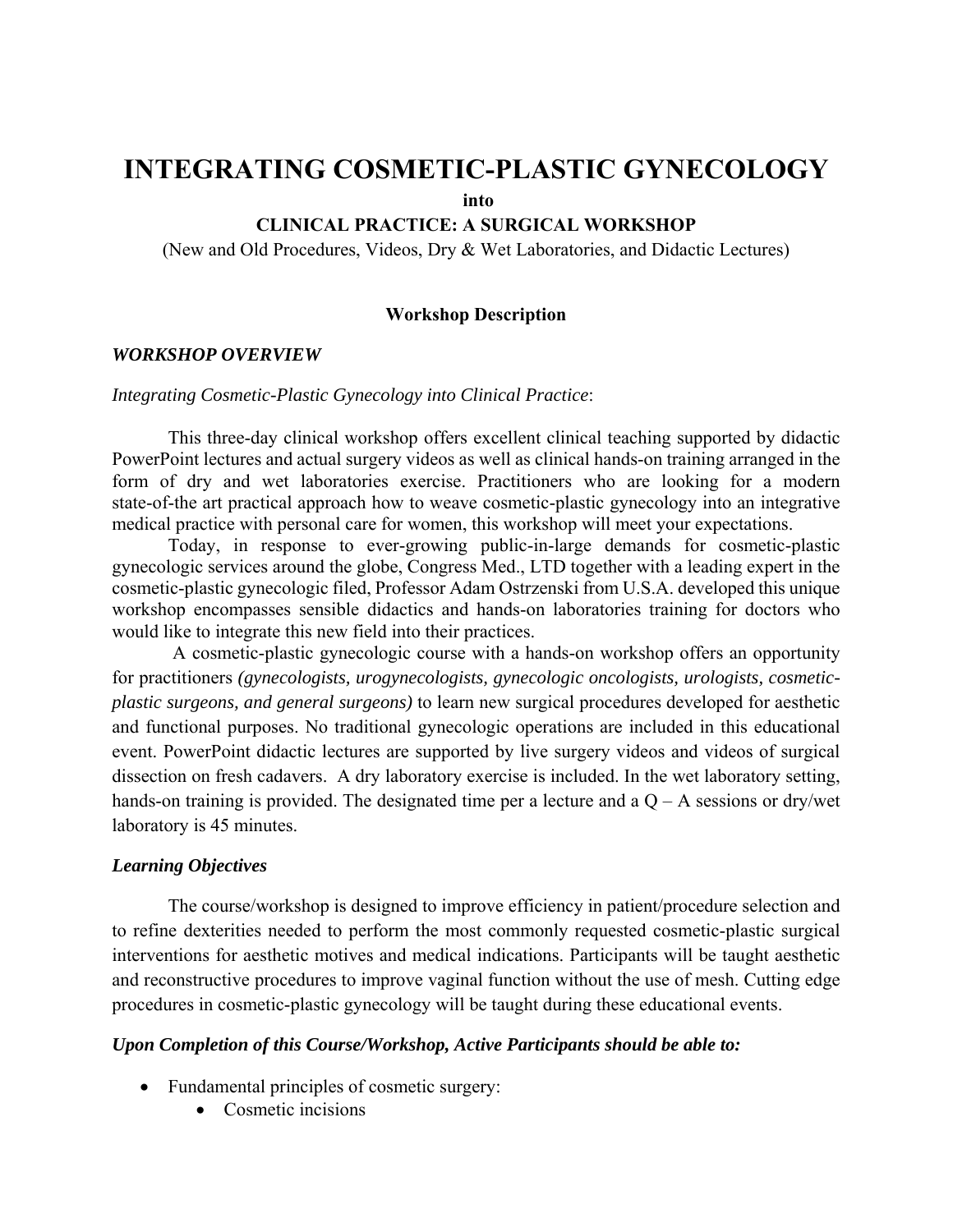- "Hidden incisions and scars"
- Cosmetic excisions
- Types of surgical scalpels
- Sutures
- Cosmetic types of skin closure
- Cosmetic types of surgical knots
- Creating fine-line scar
- How to avoid scars "dog-ear", "railroad tracks", "trapdoor"
- Skin flap advancements
- Learn aesthetic and functional definitions used in cosmetic-plastic gynecology;
- Familiarize with recommendations related to cosmetic-plastic gynecology offered by gynecologic societies;
- Identify embryology relevant to cosmetic-plastic gynecology;
- Learn new anatomic discoveries applicable for cosmetic-plastic gynecology;
- Qualify a patient for an appropriate cosmetic-plastic gynecologic surgical intervention;
- Learn new and old cosmetic-plastic surgical interventions applicable today in both dry and wet laboratory settings supported with didactic lectures and videos;
- Discuss the various surgical therapeutic options for specific aesthetic/medical conditions;
- Discuss expected outcomes;
- Recognize the risk of potential complications;
- Recognize limitations to execute various cosmetic-plastic gynecologic operations;
- Learn about natural and artificial fillers applicable in cosmetic-plastic gynecology;
- Integrate cosmetic-plastic gynecology into clinical practice.

### *Accreditation*

 The Accredited International Institution will provide Continuing Medical Education (CME) for a maximum of 36 Category I credits. Physicians should only claim credit for their active participation in the educational activities. CME certificates will be presented at the end of each day of the workshop.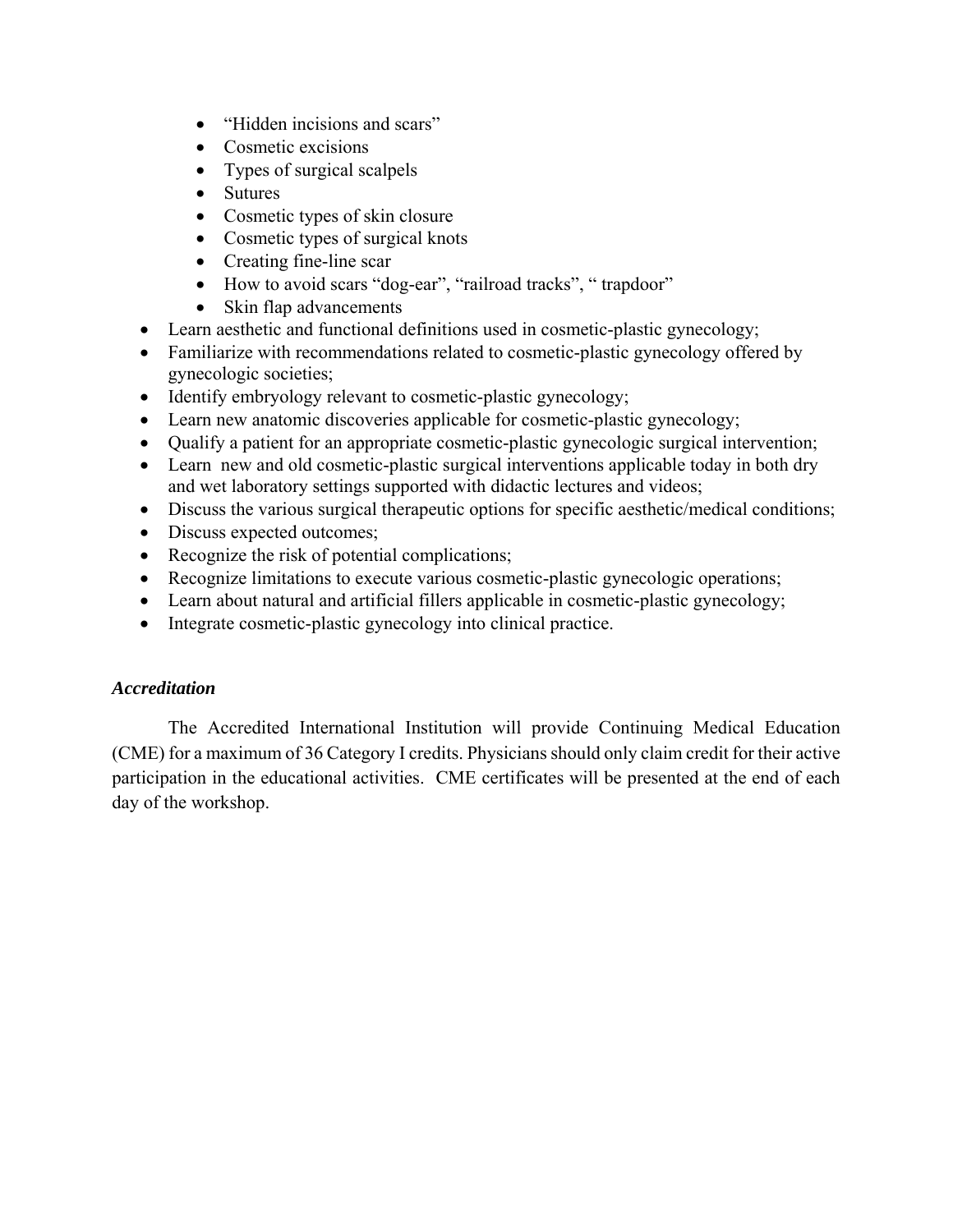# **Day 1. COSMETIC GYNECOLOGY**

## **Morning Sessions**

OLD & NEW PROCEDURES

FOR

## *LABIA MINORA* **LABIOPLASTY**

- $\bullet$  8<sup>00</sup>–8<sup>45</sup>:
	- **1.** Fundamental principles of cosmetic surgery:
		- Cosmetic incisions
		- "Hidden incisions and scars"
		- Cosmetic excisions
		- Types of surgical scalpels
		- Sutures
		- Cosmetic types of skin closure
		- Cosmetic types of surgical knots
		- Creating fine-line scar
		- How to avoid scars "dog-ear", "railroad tracks", "trapdoor"
		- Skin flap advancements

This educational program incorporates fundamental principles of the female genital cosmeticplastic surgery:

- Recognizing unfavorable anatomic areas prone to produce postoperative wrinkle, widening scar, keloids, or hypertrophic scars
- Recognizing relaxed skin tension line
- Recognizing the fact that female genital organs are prone to severe edema (swelling)
- Recognizing many factors that affecting the final appearance of a fine-line scar
- Recognizing the following:
	- o Differences in skin types and textures in different body locations
	- o Tension on skin closure
	- o Direction of the wound Surgical technique and skill
	- o Patient's systemic condition
- Selecting and executing appropriate cosmetic incisions
- How to hide the scar
- Method of cosmetic excisions
- Rotating skin flaps
- Advancement skin flaps
	- o Directly forward advancement
	- o Single-pedicle advancement
	- o V-Y advancement
	- o Y-V advancement
	- o Bi-pedicle advancement
- Z-plasty and W-plasty for scar size reduction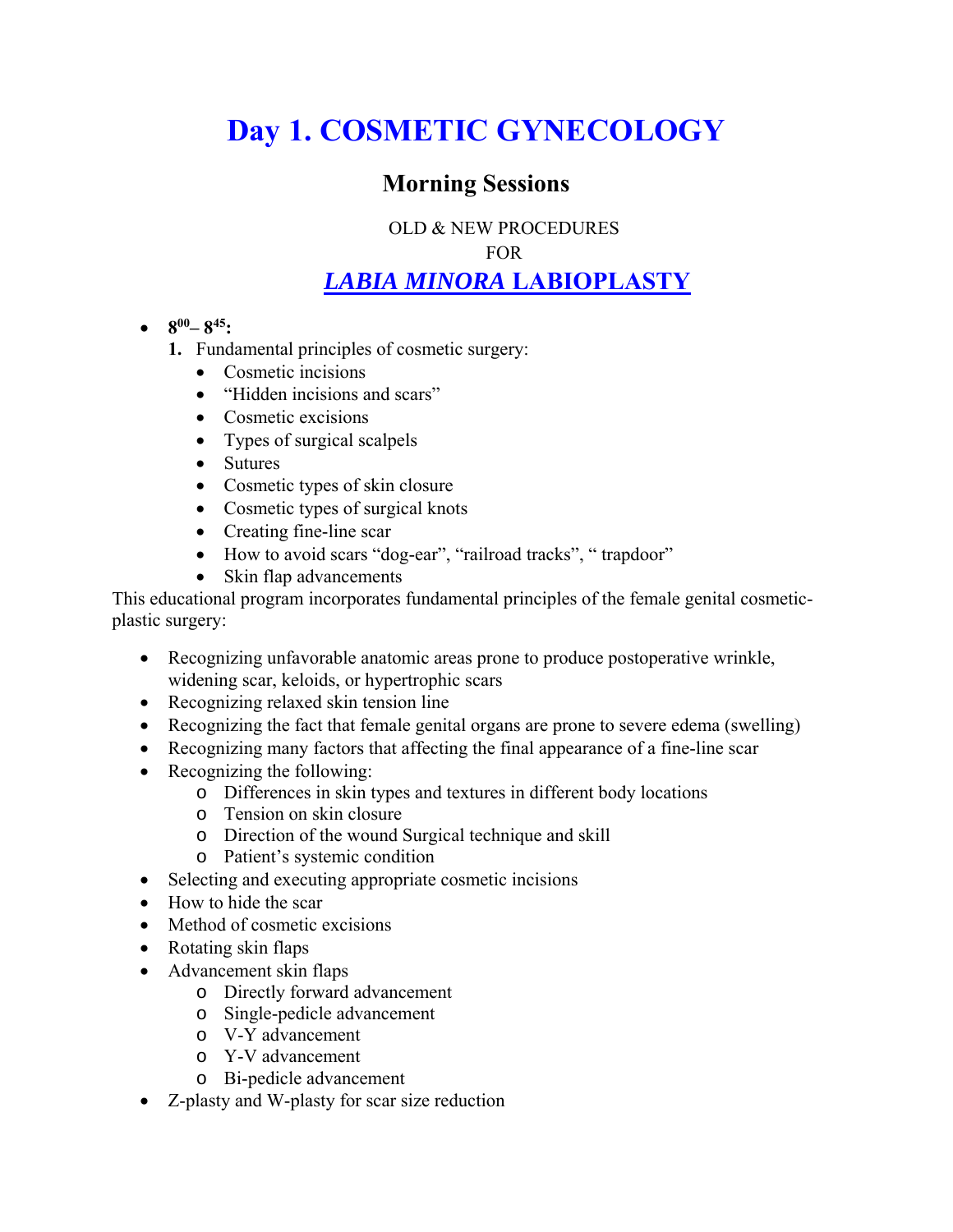- Adipose tissues:
	- o Transposition
	- o Transplant
- How to avoid disfiguring fine-line:
	- o Trapdoor scar
	- o Railroad tracks scar
- Selecting the type of skin closure technique for the different incision and location
- Selecting suturing materials
- Selecting the type of knot technique
- Skin adhesives
- Skin staples

Wound healing

- Cytokines
- Growth factors
- Introduction to cosmetic-plastic gynecology:
	- Definitions
	- Multiple Gynecologic Societies clinical recommendations
	- Informed consent
	- **2.** The Advanced Cosmetic-Plastic Gynecologic Course Hands-on-Workshop teaches the fundamental principles of general cosmetic skills for surgeons who represent specialties other than plastic surgery such as gynecologic surgeons, urologic surgeons, general surgeons, and dermatologic surgeons. Doctors who didn't have the formal training in the cosmetic-plastic field will greatly benefit from this part of our educational curriculum.
	- **3.** Micro surgical technique application in cosmetic-plastic gynecology.
	- **4.** Surgical instruments and surgical materials used in cosmetic-plastic gynecology.
	- **5.** Pre- and post-operative cares in cosmetic-plastic gynecology

### **845-930:** *Harmful Surgical Techniques for labia minora labioplasty (*Didactics and Dry Laboratory)

- 1. Central V-Plasty**,**
- 2. Over-resected V-Plasty,
- 3. W-Plasty,
- 4. 90<sup>0</sup> Nymphectomy with Z-Plasty,

### **930-1015**: *Relevant techniques for labia minora labioplasty (*Didactics and Dry Laboratory):

- 1. Ostrzenski's Fenestration Labioreduction with Nerves and Vessels Preservation
- 2. De-epithelialization Labioplasty
- 3. Partial Amputation (Abrupt Labioplasty) or Straightforward Amputation
- 4. InferiorV-plasty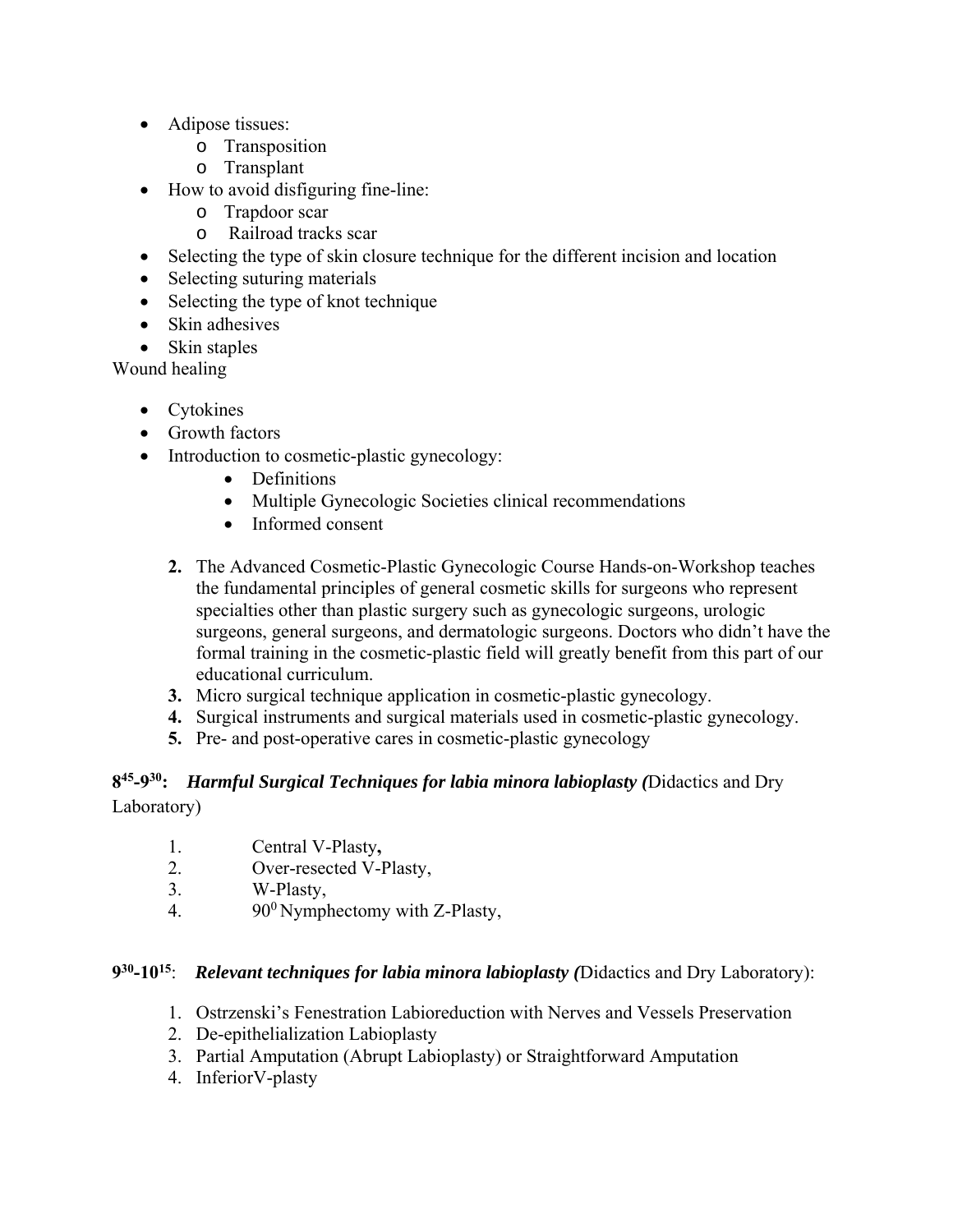### **1015 AM to 1030 AM: Break**

**1030–1115** Potential complications and Labia Minora Labioplasty:

- Preventions
- Treatment
	- o "Ostrzenski's Labia Minora Transplantations"
	- o Labia Minora Tissues Used for Flap Rotation
	- o Prepucial Flap Tissues Used for Labial Transplantation

## **OLD & NEW PRODEDURES FOR**  *LABIA MAJORA* **LABIOPLASTY**

### **1115-1200 AM/PM**:

- *Gross and Functional Anatomy of Labia Majora (the new discovery)*
- *Controversial Surgical Techniques for labia Majora labioplasty (*Didactics and Dry Laboratory):
	- 1. Longitudinal labia majora reduction with skin and adipose sac excision
	- 2. Transverse majora reduction with skin and fat excision

### **1200-100 PM: Lunch Break**

### **Afternoon Sessions**

## *"LABIA MAJORA Labioplasty Techniques"*

### **100-145PM**: *Relevant techniques for labia MAJORA labioplasty (*Didactics and Dry Laboratory)

- 1. Ostrzenski's adipose sac restoration for labia majora
- 2. Ostrzenski's labiopexy (the Calles' fascia reconstruction)
- 3. Mons pubis lift
- 4. Autologous fat transfer for labia majora labioplasty and using other fillers

**145–230PM:** Selections of relevant procedures for labia minora and labia majora labioplasty (PowerPoint Presentations of Varies Clinical Cases)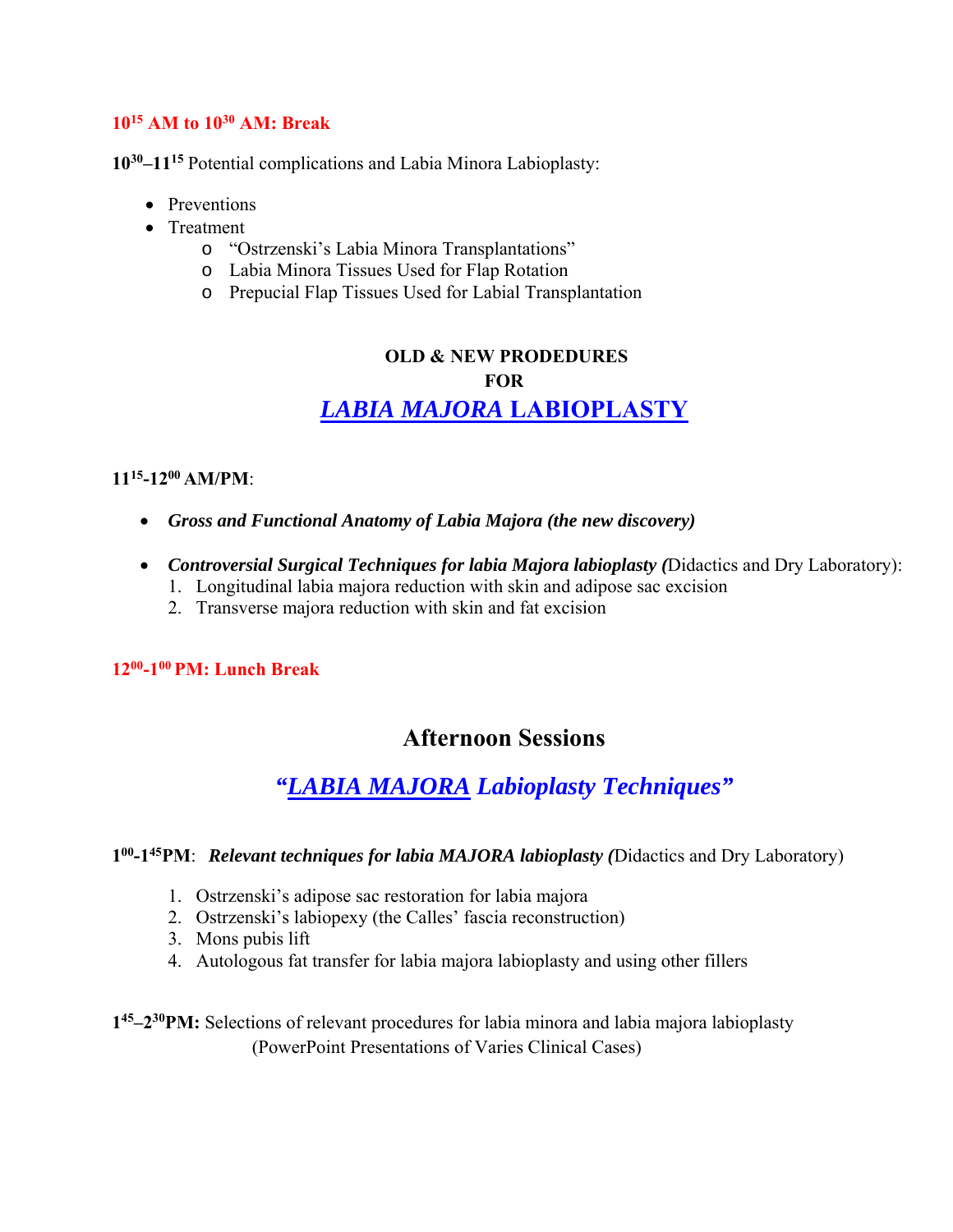### **230 PM to 245 PM: Break**

### **245-330PM: Avoiding Labia Majora Potential Surgical Compilations (PowerPoint Demonstrations of Cases):**

- o Improving surgical skill, understanding surgical concepts
- o No one-procedure-fits-all,
- o Appropriate selection of patients, surgical instruments, materials, incisions, suturing and tying techniques,
- o Utilizing microsurgical technique principles,
- o Pre-operative selection and care,
- o Post-operative care,

### **FROM 330 PM TO 630 PM (Total 4 academic hours) (Hands-on Training (Dry-Wet Laboratory)**

#### **Videos of Selected Live OR Surgery & Fresh Cadaver Dissections**

- **1.** Ostrzenski's Fenestration Labioplasty (OFL) with Transposition (wet laboratory and videos)
- **2.** Inferior Wedge Resection with Superior Pedicle Reconstruction (wet laboratory)
- **3.** De-epithelialization (wet laboratory)
- **4.** Partial Amputation (wet laboratory)
- **5.** Labia majora labiopexy by Calles' fascia and site-specific fat sac reconstruction (video)

# **Day 2: COSMETIC GYNECOLOGY**

### **Morning Session**

### OLD & NEW PROCEDURES

FOR

## *CLITORAL HOODOPLASTY*

 **(Didactic lectures, Dry, and Wet Laboratories)**

#### **CLITORAL HOODOPLASTY PROCEDURES**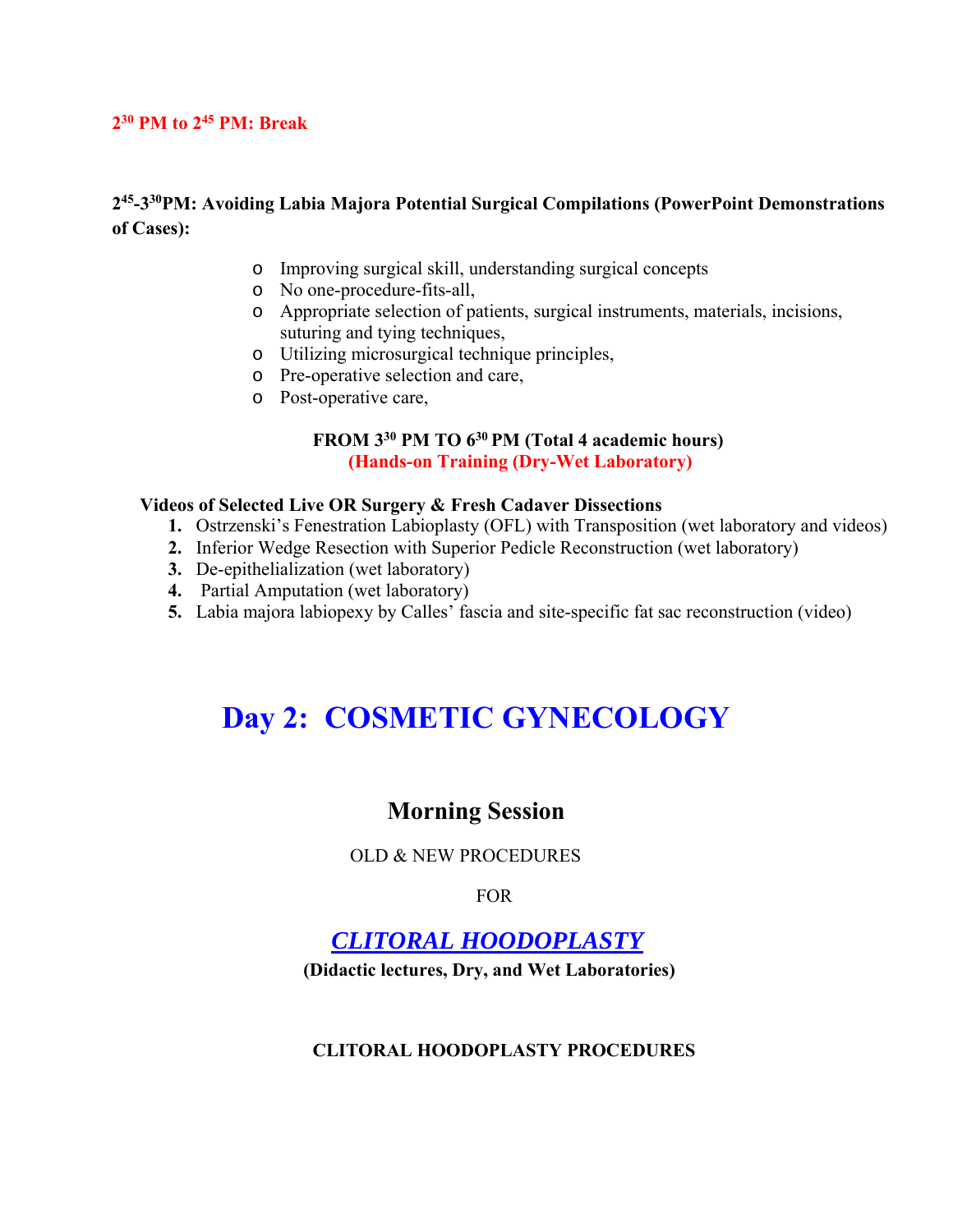**800– 845AM:** Gross and Functional Anatomy of the CLITORAL HOOD.

**845-930AM:** Ostrzenski's clitoral hoodoplasty classifications (Didactic lecture):

- a. Clitoral hood clinical identification of aesthetic deformities
- b. Application of surgical intervention for different forms of clitoral hood aberrations

### **930-1015AM**: *Controversial Surgical Procedures for Clitoral Hoodoplasty:*

- 1. Central V-Plasty of the Labia Minora with Extension (Didactics and dry laboratory),
- 2. Central Reduction of the Clitoral Hood,

### **1015 AM to 1030AM: Break**

### **1030–1115AM:** *Relevant Surgical Procedures for Clitoral Hoodoplasty:*

- A. *Restorative* Clitoral Hoodoplasty: Ostrzenski's Hydrodissection with Reverse V-Plasty
- B. *Reductive* Clitoral Hoodoplasty:
	- 1. Ostrzenski's Modified Hydrodissection with Reverse V-Plasty
	- 2. Subepithelial Clitoral Hoodoplasty

## *PREPUCIOPLASTY*

### **1115-1200AM/PM:** *Gross and Functional Anatomy of the CLITORAL PREPUCE*

*Relevant Surgical Procedures for Clitoral Redundant Prepuce Reconstruction (Ostrzenski's Technique)* 

**1200-100 PM: Lunch**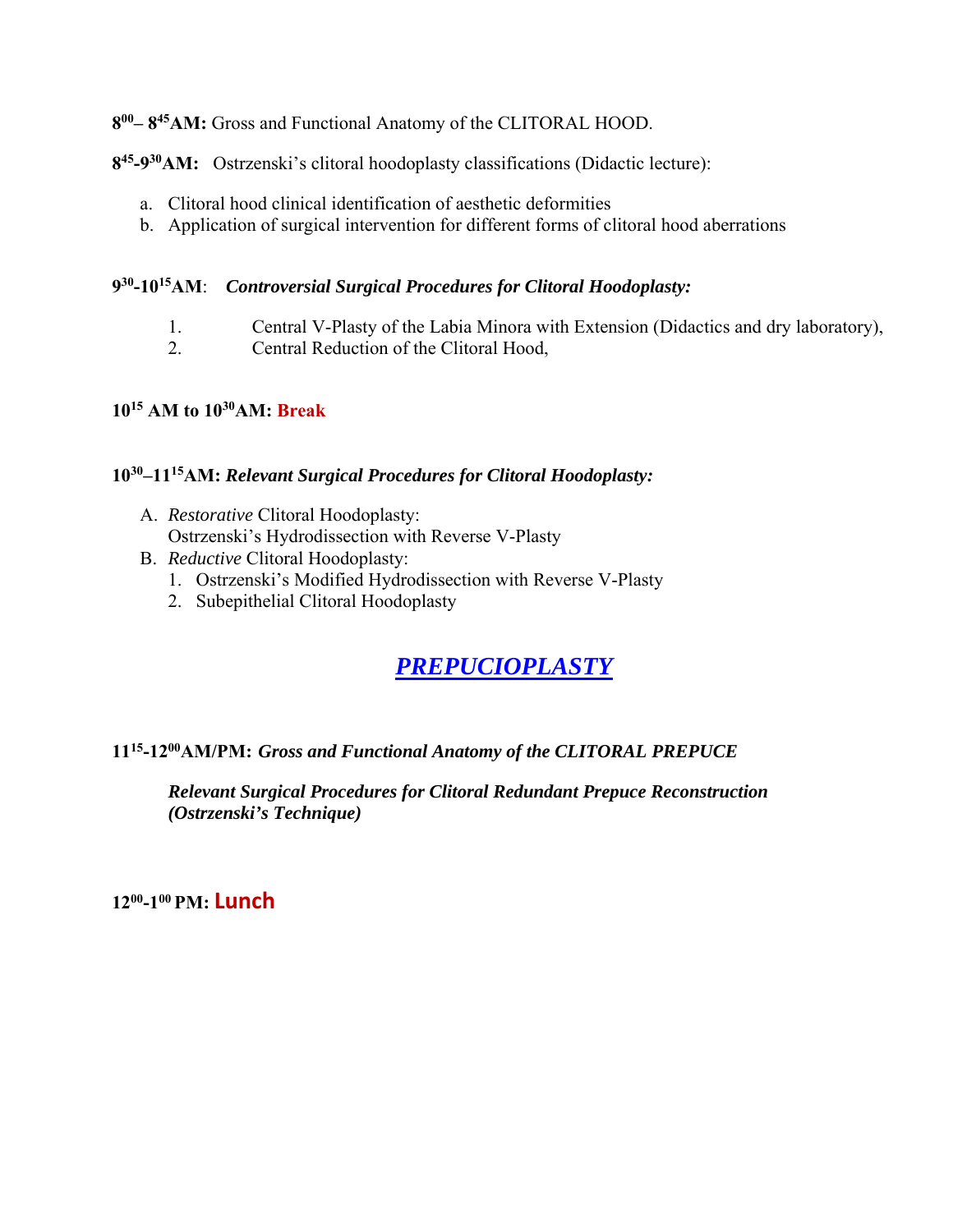### **Afternoon Session**

## *CLITORAL FRENULOPLASTY*

## **1 00 – 145 PM:** *The Gross and Functional Anatomy of the Clitoral Frenulum (the new discovery) Controversial Surgical Procedures for Clitoral Frenuloplasty:*

- 1. The Clitoral Frenulum Resection
- 2. The Clitoral Frenulum Partial or Total Separation from the Clitoris

### *Relevant Surgical Procedures for Clitoral Frenuloplasty*

- 3. "Ostrzenski's Clitoral Frenuloplasty (Didactics and dry laboratory)
- 4. "Ostrzenski's Clitoral Frenuloplasty with Transposition (Didactics and dry laboratory)

## *G-SPOT & G-SPOTPLASTY*

### **1 45– 230PM:** *The Gross and Functional Anatomy of the G-spot (the new discovery) Controversial Procedure*: G-Spot Amplification® (G-shot®)

*Relevant Surgical Procedures for G-spotplasty:* Ostrzenski's G-Spotplasty

**230 to 245 PM: Break**

**245-330PM: Potential Surgical Complications and How to Avoid Them:** (PowerPoint Demonstrations of Cases)

**Clitoral Hoodoplasty, Clitoral Frenuloplasty, and G-Spotplasty Surgical Complications**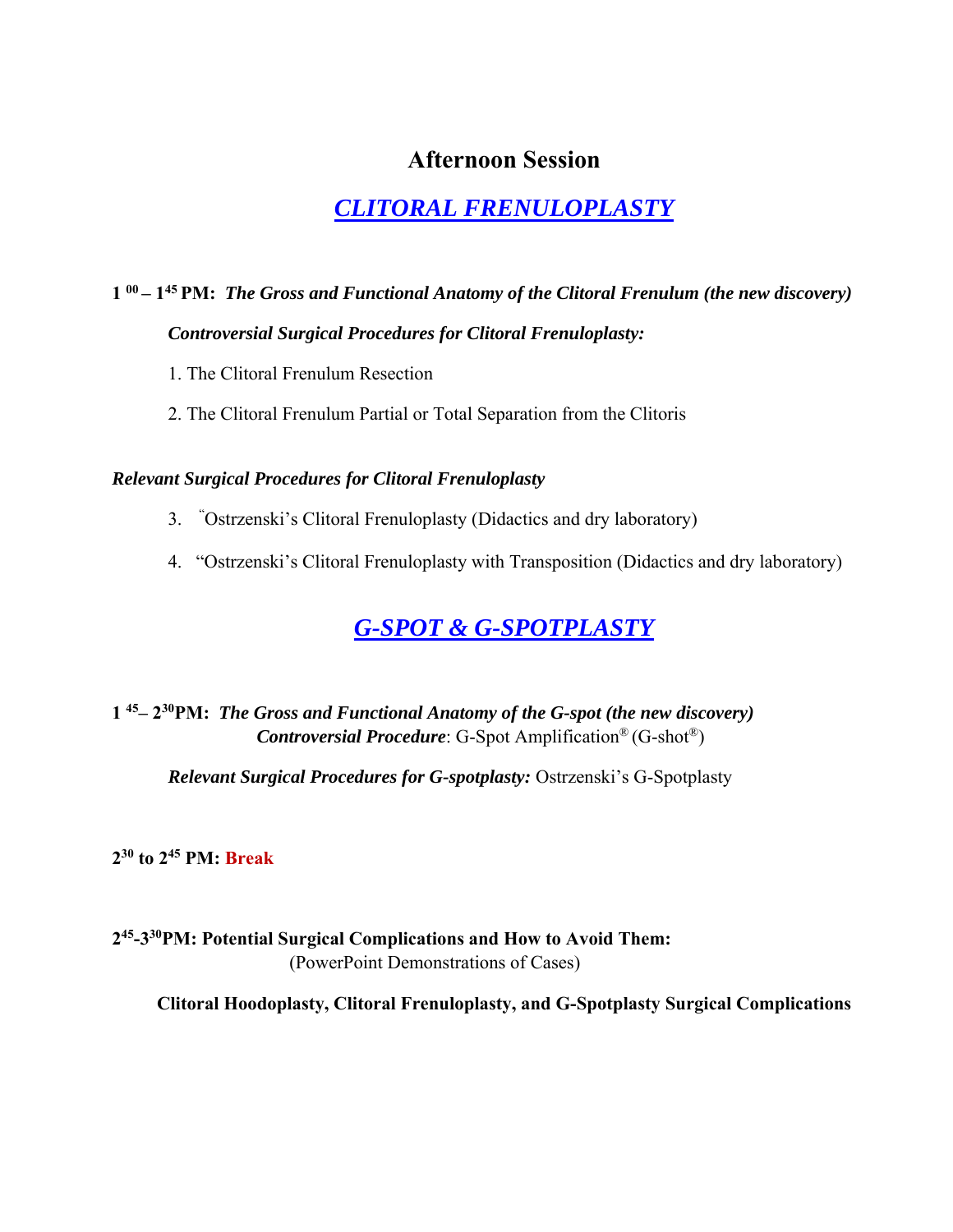### **FROM 330 TO 630 PM**

### **Hands-on Training (Wet Laboratory)**

### **Videos of Selected Live OR Surgery & Fresh Cadaver Dissections**

1. Clitoral Hoodoplasty:

- a. Ostrzenski's Hydrodissection with Reverse V-Plasty (Wet laboratory)
- b. Ostrzenski's Modified Hydrodissection with Reverse V-Plasty (Wet laboratory)
- c. Ostrzenski's Subepithelial Clitoral Hoodoplasty (Wet laboratory)
- 2. Ostrzenski's Clitoral Redundant Prepuce Reconstruction (Video)
- 1. Ostrzenski's Clitoral Frenuloplasty (Wet laboratory and Video)
- 2. G-Spot Plasty (Wet laboratory)

# **Day 3: PLASTIC GYNECOLOGY**

### **1. VAGINAL REJUVENATION (**NEW 7 TECHNIQUES)

- **2. HYMENOPLASTY** (2 NEW TECHNIQUES)
- **3. DEFIBULATION** (AESTHETIC TECHNIQUE)

### **(VIDEOS, DRY-WET LABORATORIES, and DIDACTIC LECTURES)**

## **Morning Session**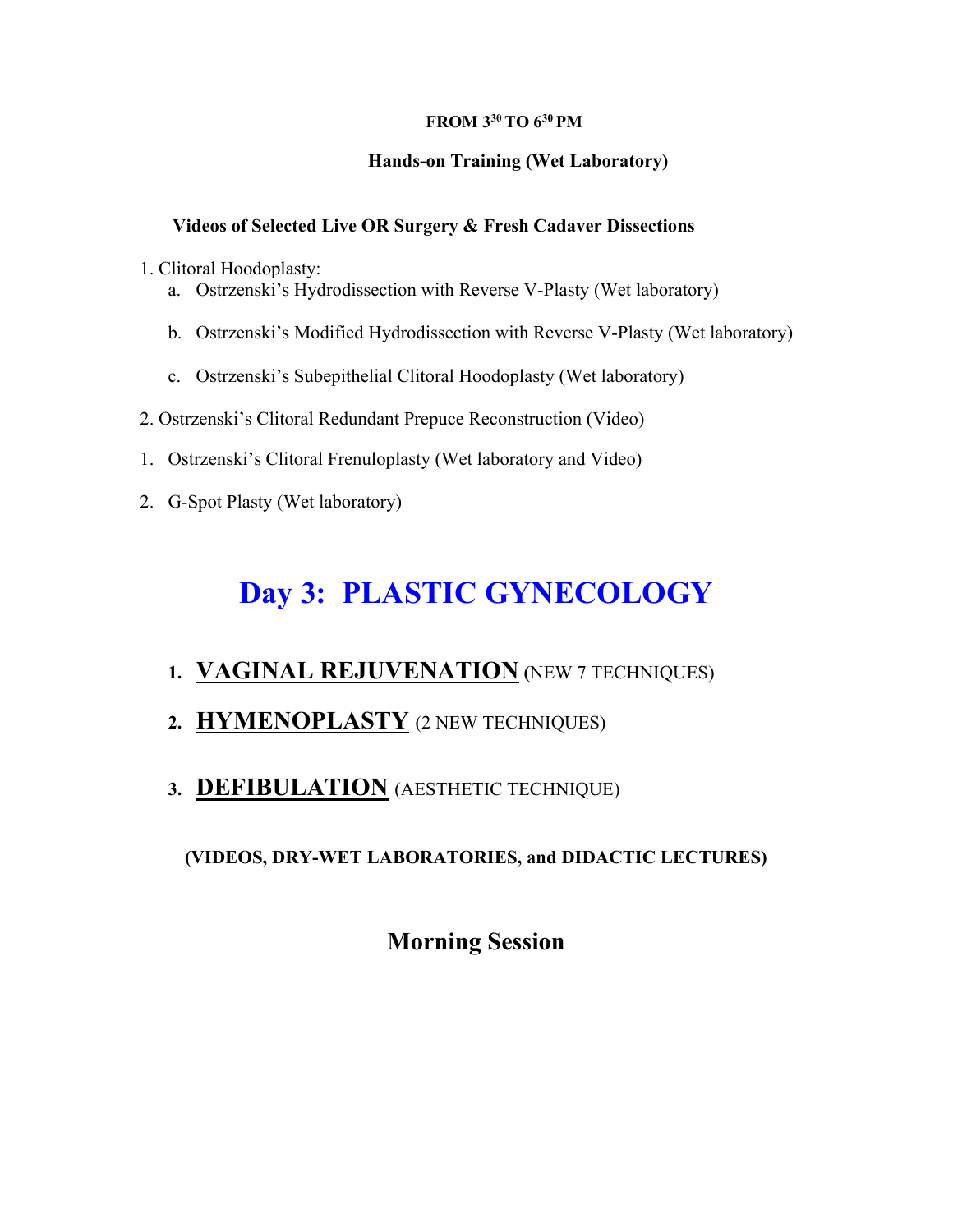## *"VAGINAL REJUVENATION"*

**800– 845AM***:* Gross and Functional Anatomy of the vagina, the vaginal introitus, hymeneal ring,

hymeneal plate, and hymeneal membrane

**845-930AM:** Ostrzenski's vaginal rejuvenation classifications (Didactic lecture):

### **930-1015AM**:

### 1. **Wide/Smooth Vagina**

- Causes of an acquired sensation of wide and/or smooth vagina
- Application of surgical interventions for different forms of vaginal rejuvenation
- 2. Ostrzenski's vaginal introital classification
- 1. The role of the vaginal introitus in vaginal rejuvenation
- 2. Application of surgical interventions for different types of vaginal introital defects repair

### **1015 AM to 1030AM: Break**

### **1030-1115AM:** *Controversial Surgical Procedures for Vaginal Rejuvenation*

- Laser Vaginal Rejuvenation<sup>®</sup>
- Designer Laser Vaginoplasty®
- Vaginal tightening by posterior vaginal reduction

### **1030–1115AM:** *Relevant Surgical Procedures for Vaginal Rejuvenation:*

- 1. Ostrzenski's vaginal rugation rejuvenation (VRR)
- 2. Ostrzenski's modified perineoplasty

### **1115 – 12 00AM/PM:** *Relevant Surgical Procedures for Vaginal Rejuvenation:*

- 1. Ostrzenski's anterior vaginal introitoplasty (Didactic lecture)
- 2. Ostrzenski's lateral vaginal introitoplasty (Didactic lecture)
- 3. Ostrzenski's posterior vaginal reconstruction with the proximal perineal body preservation

### **1200-100 PM: Lunch**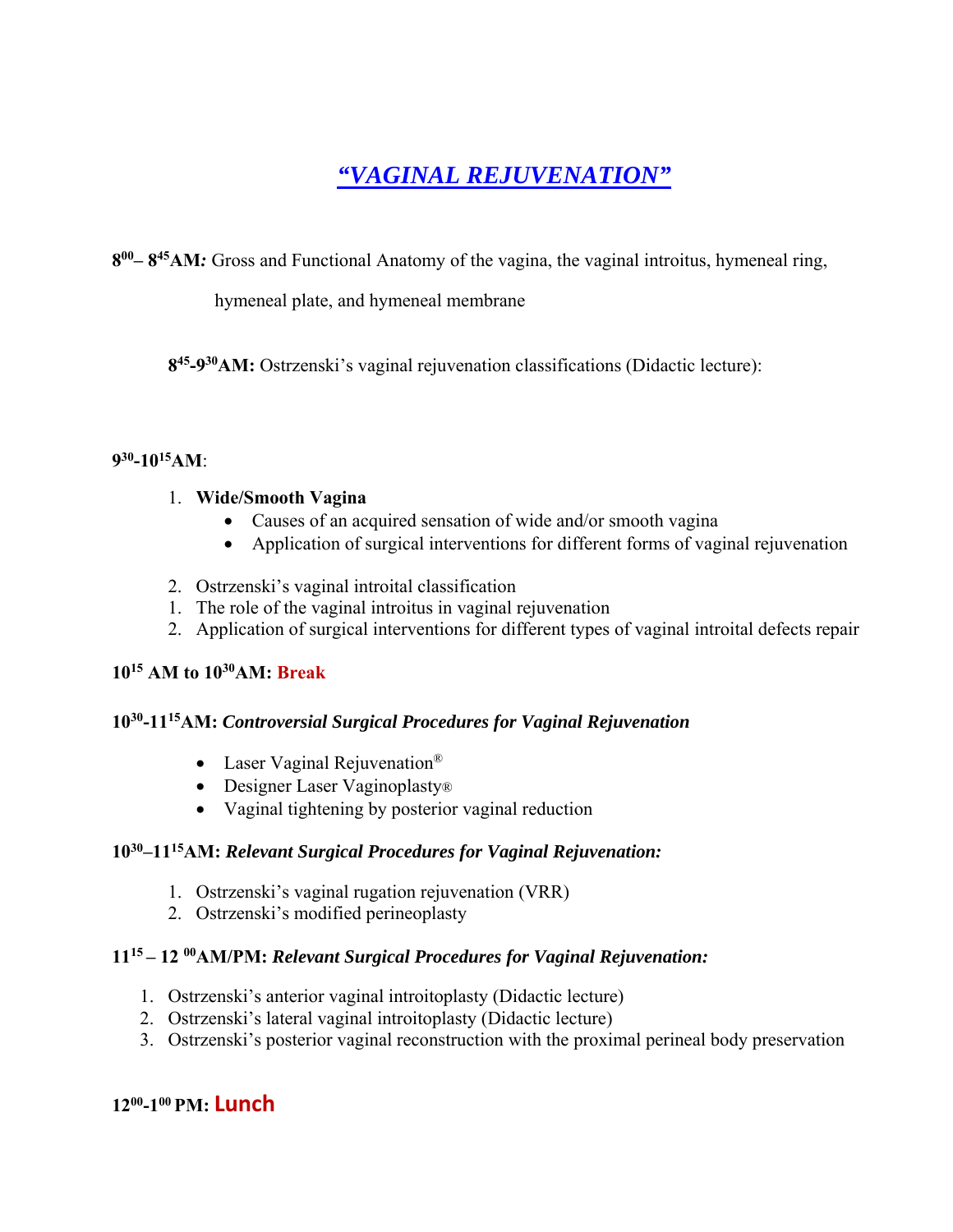# *DAY 3: PLASTIC GYNECOLOGY*

### Afternoon Session

## *VAGINAL REJUVENATION (cont.)*

### **1 00–145 PM:** *Relevant Surgical Procedures for Vaginal Rejuvenation:*

- *1.* Ostrzenski's urethra-vaginal sphincter reconstruction for vaginal rejuvenation (Didactic lecture)
- *2.* Ostrzenski's dorsal perineal membrane reconstruction for vaginal rejuvenation (Didactic lecture)
- *3.* Ostrzenski's proximal perineal body preservation during posterior vaginal wall reconstruction

### **145-2 30 PM:** *Relevant Surgical Procedures for Vaginal Rejuvenation:*

- 1. Ostrzenski's CO2 laser partial cervical gland reduction for smooth vagina (mucorrhea)
- 2. Site-specific pelvic reconstruction as an adjunct for vaginal rejuvenation

### **230 to 245 PM: Break**

### **245-330PM: Potential Surgical Complications of Vaginal Rejuvenation and How to Avoid Them:** (PowerPoint Demonstrations of Cases)

Avoidable potential complications related to general cosmetic principles:

- a. Learning surgical skill
- b. Understanding the principle that one-procedure-doesn't-fit -all
- c. Utilizing appropriate surgical instruments, sutures, selection of incisions, suturing and tying techniques
- d. Adapting microsurgical technique principles
- e. Pre-operative patient selection and care
- f. Post-operative care